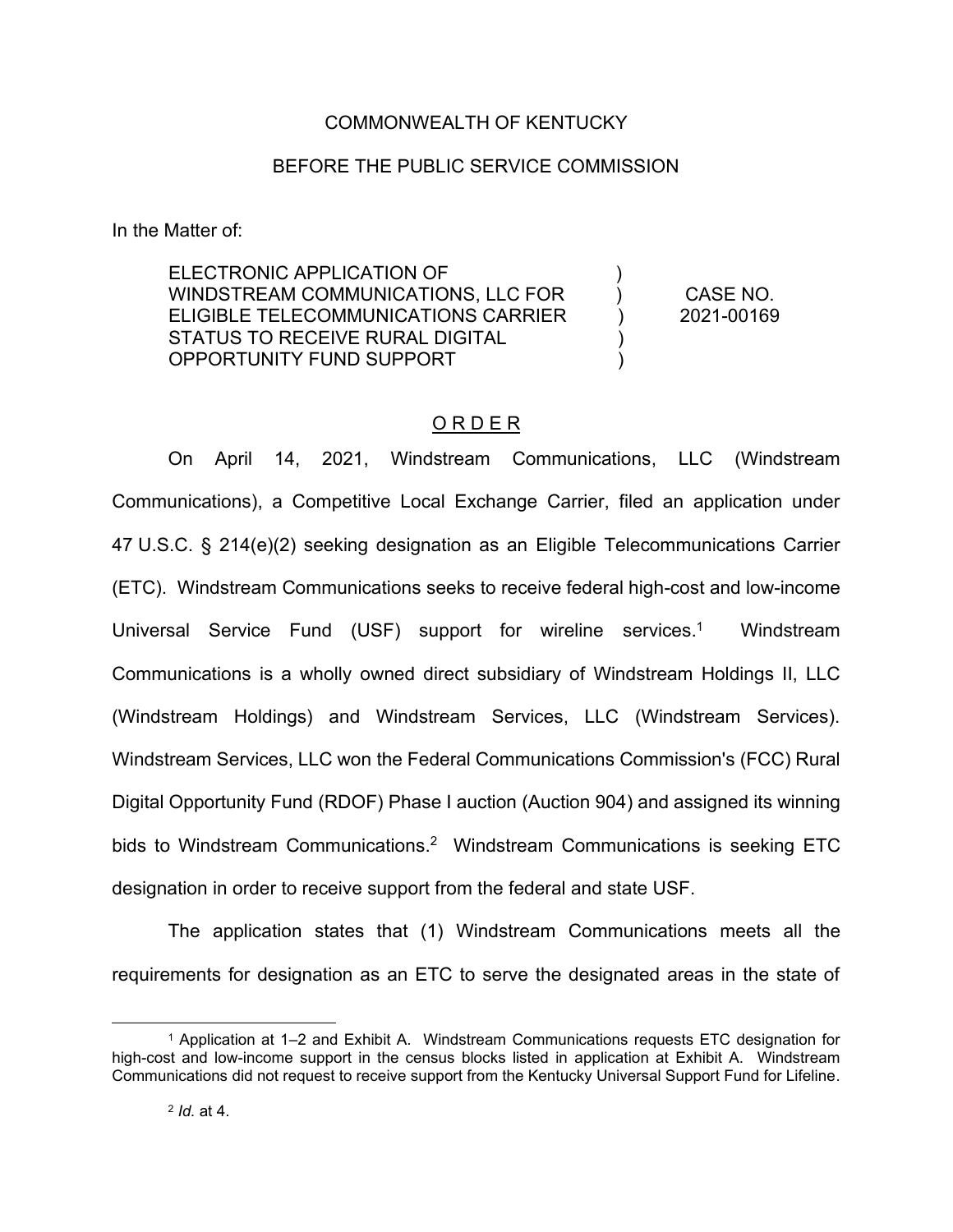Kentucky;<sup>3</sup> (2) Windstream Communications requests designation in the certain census blocks located in Kentucky;<sup>4</sup> (3) in accordance with 47 U.S.C. § 214(e)(2), Windstream Communications seeks to be designated as an ETC in order to provide high-speed broadband internet access and fiber-based voice as well as Lifeline service to qualifying customers in Kentucky;<sup>5</sup> and (4) designation of Windstream Communications as an ETC for the designated areas served in Kentucky will serve the public interest.<sup>6</sup>

Windstream Communications, in cooperation with its parent companies, Windstream Holdings and Windstream Services, has the financial and technical experience and capabilities to pay for and construct the all-fiber network throughout the proposed ETC service area for the provision of voice and broadband services.7

The Commission requires that the Kentucky Universal Service support and the Kentucky Telecommunications Relay Service and Telecommunications Access Program support be collected for each wireline customer. Windstream Communications states that it will pay applicable federal, state, and local regulatory fees including 911/E911 fees imposed on customers.<sup>8</sup> Windstream Communications will provide toll limitation services to low-income consumers as provided in 47 C.F.R. §§ 54.400-54.423.9

 *Id.* at 6. *Id.* at 4. *Id.* at 8. *Id.* at 4. *Id.* at 6. *Id.* at 7. <sup>9</sup> *Id.*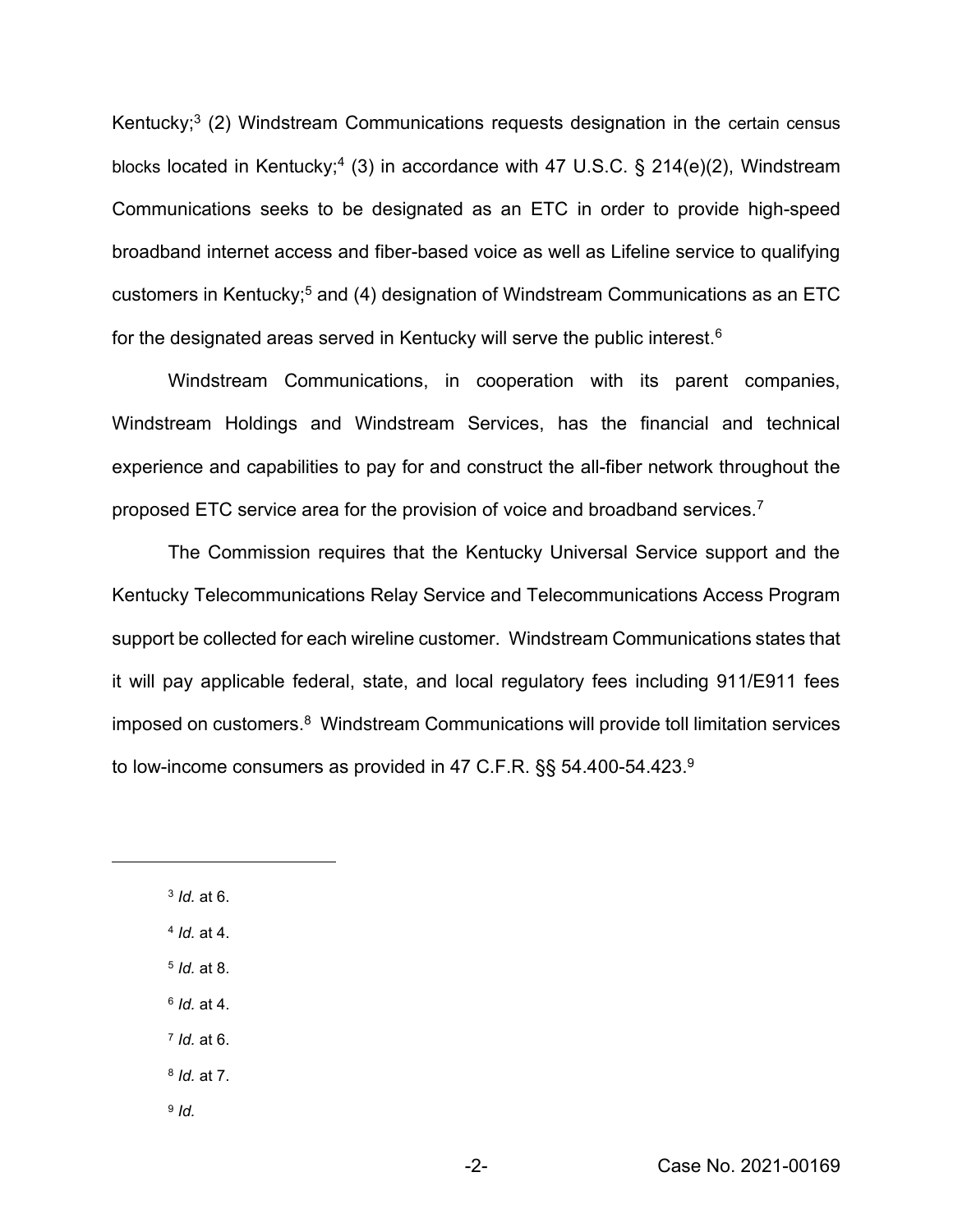### DISCUSSION

Pursuant to 47 U.S.C. § 254(e), "only an eligible telecommunications carrier designated under 47 U.S.C. § 214(e) shall be eligible to receive specific federal universal service support." Pursuant to 47 U.S.C. § 214(e)(1)(A) and (B), a common carrier designated as an ETC must offer the services supported by the federal universal service support mechanisms, using either its own facilities or a combination of its own facilities and resale of another carrier's services throughout its designated service area, and it must advertise the availability and charges for those services. Pursuant to 47 U.S.C. § 214(e)(2), state commissions bear the primary responsibility for performing ETC designations. Under the same section, the Commission may, with respect to an area served by a rural telephone company, and shall, in all other cases, designate more than one common carrier as an ETC for a designated service area, consistent with the public interest, convenience, and necessity, as long as the requesting carrier meets the requirements of 47 U.S.C. § 214(e)(1). Also, before designating an additional ETC for an area served by a rural telephone company, the Commission must determine that the designation is in the public interest.

## REQUIREMENTS FOR ETC DESIGNATION BY THE FCC

In 1997, the FCC issued a Public Notice setting forth the procedures a carrier must use when requesting designation as an ETC from the FCC.<sup>10</sup> The Commission likewise collects similar information pursuant to that notice. A carrier seeking ETC designation must (1) establish that it will provide the supported services in accordance with 47 U.S.C

<sup>10</sup> *Procedures for FCC Designation of Eligible Telecommunications Carriers Pursuant to Section 214(e)(6) of the Communication Act,* Public Notice, 12 FCC Rcd 22947 (1997) (Section 214(e)(6) Public Notice).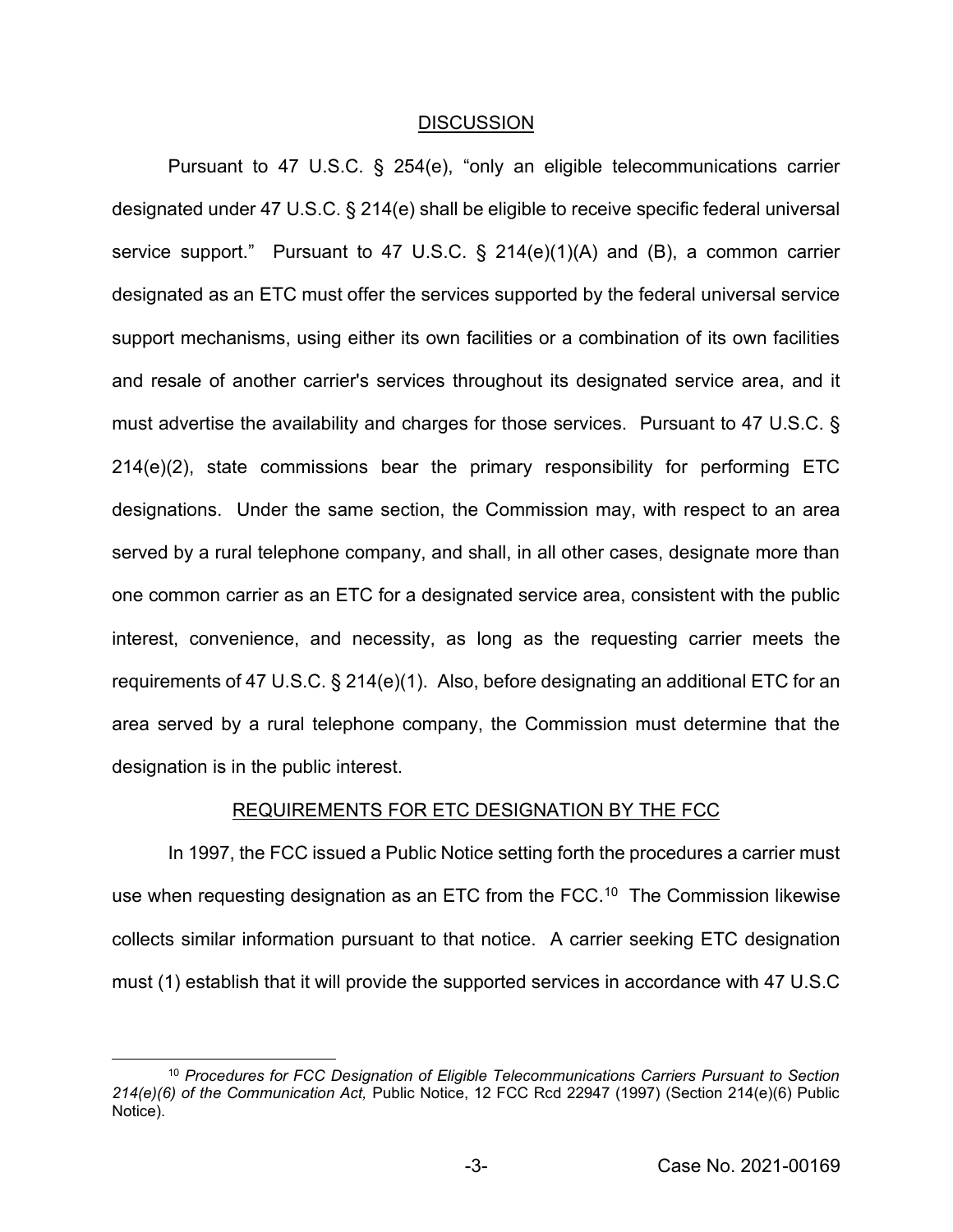§ 214 throughout its designated service area "either using its own facilities or a combination of its own facilities and resale of another carrier's services;"<sup>11</sup> (2) establish that it will advertise its universal service offerings and the charges thereof, using media of general distribution;<sup>12</sup> (3) certify that it will comply with the service requirements applicable to the support that it receives;<sup>13</sup> and (4) establish that it will be able to remain functional during emergency situations.14

In addition, the FCC's rules require that in order to be designated as an ETC, a petitioner must (1) certify that it will comply with the service requirements applicable to the support that it receives; (2) demonstrate its ability to remain functional in emergency situations; and (3) demonstrate that it will satisfy applicable consumer-protection and service-quality standards.<sup>15</sup>

Prior to designating an ETC pursuant to 47 U.S.C.  $\S$  214(e)(2), the Commission must also determine whether such designation is in the public interest.<sup>16</sup> In determining

<sup>15</sup> 47 C.F.R. § 54.202(a).

<sup>16</sup> 47 U.S.C. § 214(e)(2); 47 C.F.R. § 54.202(b).

<sup>11</sup> 47 U.S.C. § 214(e)(1)(A); 47 C.F.R. § 54.201(d)(1).

<sup>12</sup> 47 U.S.C. § 214(e)(1)(B); 47 C.F.R. § 54.201(d)(2).

<sup>13</sup> 47 C.F.R. § 54.202(a)(1)(i). The third and fourth requirements listed were adopted by regulation to apply to the FCC's review of a provider's ETC status, but the Commission generally looks at the same requirements as the FCC in seeking to determine whether a provider meets the requirements for an ETC designation.

<sup>14</sup> 47 C.F.R. § 54.202(a)(2); Notably, the FCC generally requires those seeking an ETC designation to file a five-year plan that describes the specific proposed improvements and upgrades that will be made to offer the supported service and to demonstrate their ability to satisfy applicable customer protection and service quality standards. However, the FCC waived those requirements for recipients of CAF II Auction funds in favor of reporting requirements it believes will permit it to monitor the use of CAF II Auction funds as they are used. *See In the Matter of Connect America Fund,* Report and Order and Further Notice of Proposed Rule Making, WC Docket Nos. 10-90, 31 FCC Rcd. 5949, 6010-3, paragraphs. 172-8 (2016).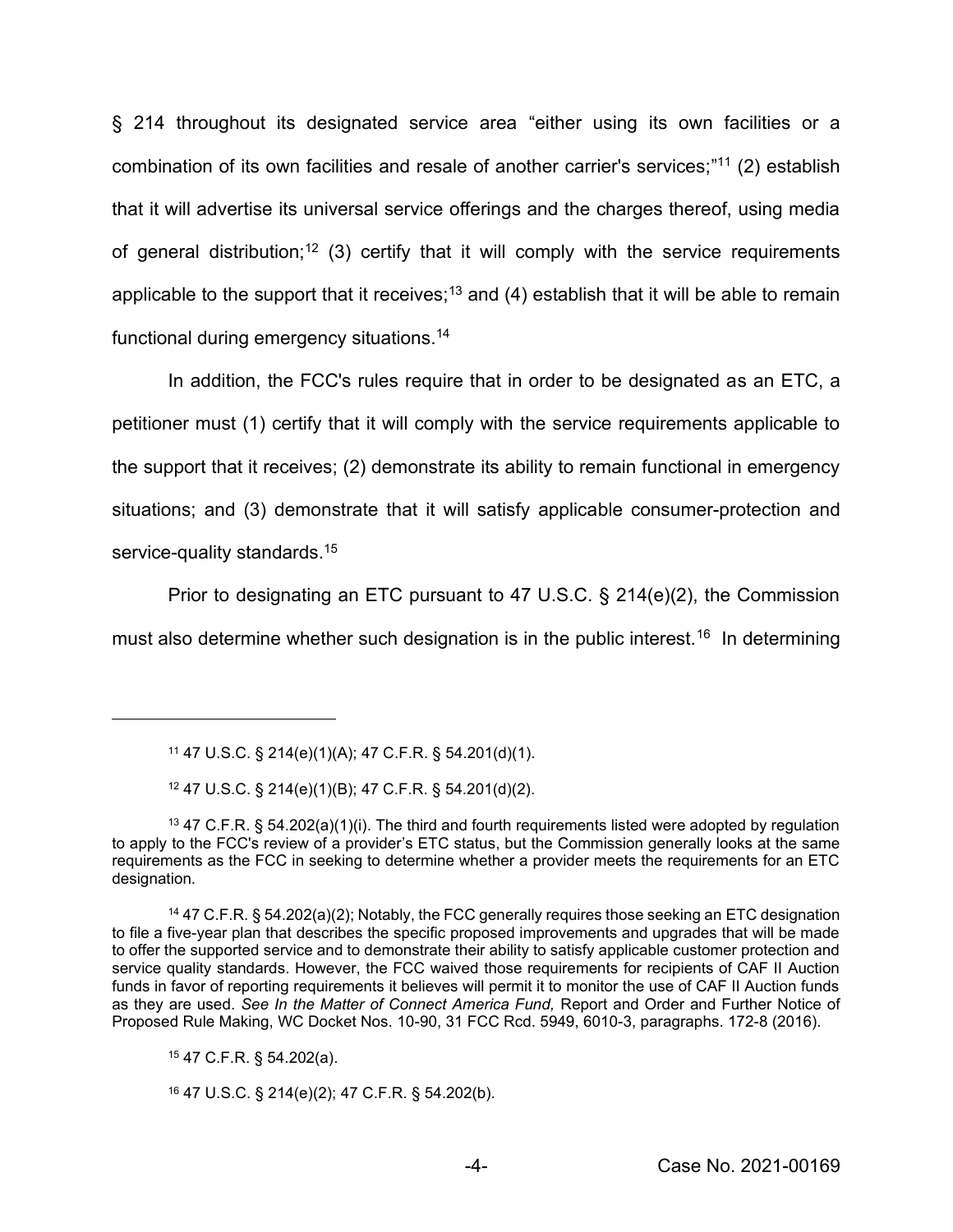the public interest, the Commission historically has considered the benefits of increased consumer choice and the unique advantages and disadvantages of the petitioner's service offering.

As described below, Windstream Communications has provided the Commission with the information required for designation as an ETC in the service area at issue. We find that the public interest supports such designation, subject to Windstream Communications' compliance with the representations and commitments made by Windstream Communications in its application and the FCC's rules.

#### OFFERING THE SERVICES DESIGNATED FOR SUPPORT

Petitioners for ETC designation must certify that they offer all services designated for support by the Commission pursuant to 47 U.S.C  $\S$  254(c).<sup>17</sup> Windstream Communications has demonstrated through the required certifications and related filings that it now offers or will offer upon designation as an ETC. Windstream Communications certifies that it now provides, or will provide throughout its designated service area, the services and functionalities enumerated in 47 C.F.R. § 54.101(a) throughout the designated service area.18

Petitioners for ETC designation must demonstrate that they will satisfy applicable consumer-protection and service-quality standards.19 Windstream Communications has

<sup>17</sup> *See* 47 U.S.C. § 214(e)(1)(A); § 214(e)(2); Public Notice, 12 FCC Rcd at 22948, paragraph 2.

<sup>&</sup>lt;sup>18</sup> Specifically, Windstream Communications certifies that it will provide voice telephony and broadband services supported by federal universal service support mechanisms, as set forth in 47 C.F.R. § 54.101, which includes (1) voice-grade access to the public switched telephone network; (2) local usage; (3) access to emergency services; and (4) toll limitation services to qualifying low-income users. *See*  Application at 4.

<sup>19</sup> 47 C.F.R. § 54.202(a)(3).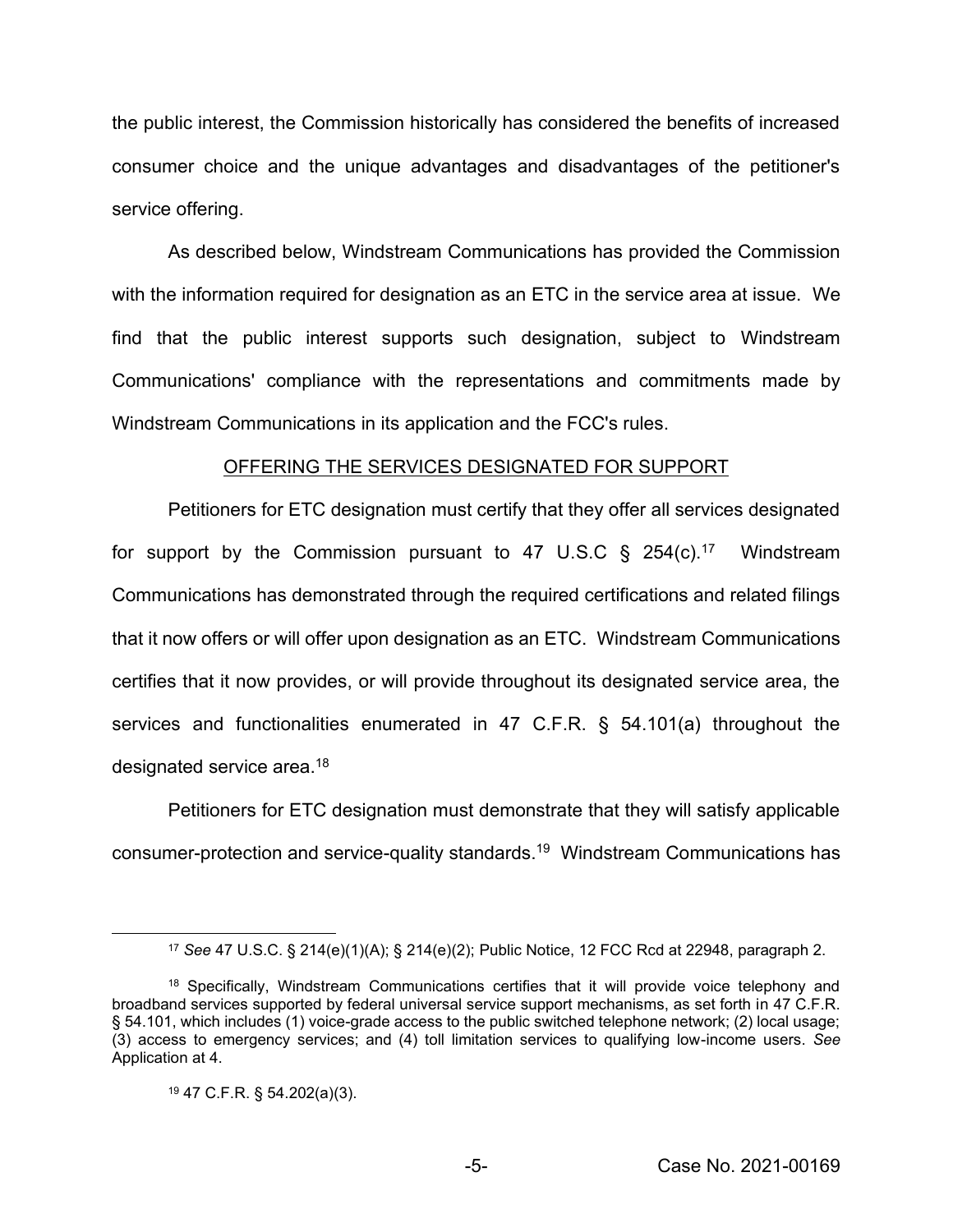committed to providing applicable consumer protection and service-quality standards, <sup>20</sup> and it will be subject to reporting requirements to the FCC to ensure that it complies with the service requirements.<sup>21</sup> Thus, the Commission finds that Windstream Communications' commitments provide sufficient consumer protection and service quality to consumers.

Windstream Communications has the ability to build its network in the census blocks identified in Exhibit A of the application.<sup>22</sup> Windstream Communications has the ability to build its all-fiber network and to provide voice and broadband services throughout its proposed ETC designation area.<sup>23</sup> Based on the foregoing, the Commission finds that Windstream Communications is financially and technically capable of providing RDOF Phase I supported services.

## OFFERING THE SUPPORTED SERVICES USING A CARRIER'S OWN FACILITIES

Petitioners for ETC designation must certify that they will offer the supported services using either their own facilities or a combination of their own facilities and the resale of another carrier's services.<sup>24</sup> Windstream Communications, in its provision of wireline and broadband services, will offer services which Windstream Communications will provision over its own network. Thus, Windstream Communications has shown it is

<sup>21</sup> *Id.*

<sup>22</sup> *Id.* at 3–4.

<sup>23</sup> *Id.* 

<sup>20</sup> Application at 9.

<sup>24</sup> 47 U.S.C. § 214(e)(6) Public Notice, 12 FCC Red at 22949; *See also 47* U.S.C. § 214(e)(1)(A); *Petition of TracFone Wireline, Inc. for Forbearance from 47 U.S.C. § 214(e)(1)(A) and 47 C.F.R. § 54.201(i),*  CC Docket No. 96-45, Order, 20 FCC Rcd 15095 (2005)*.*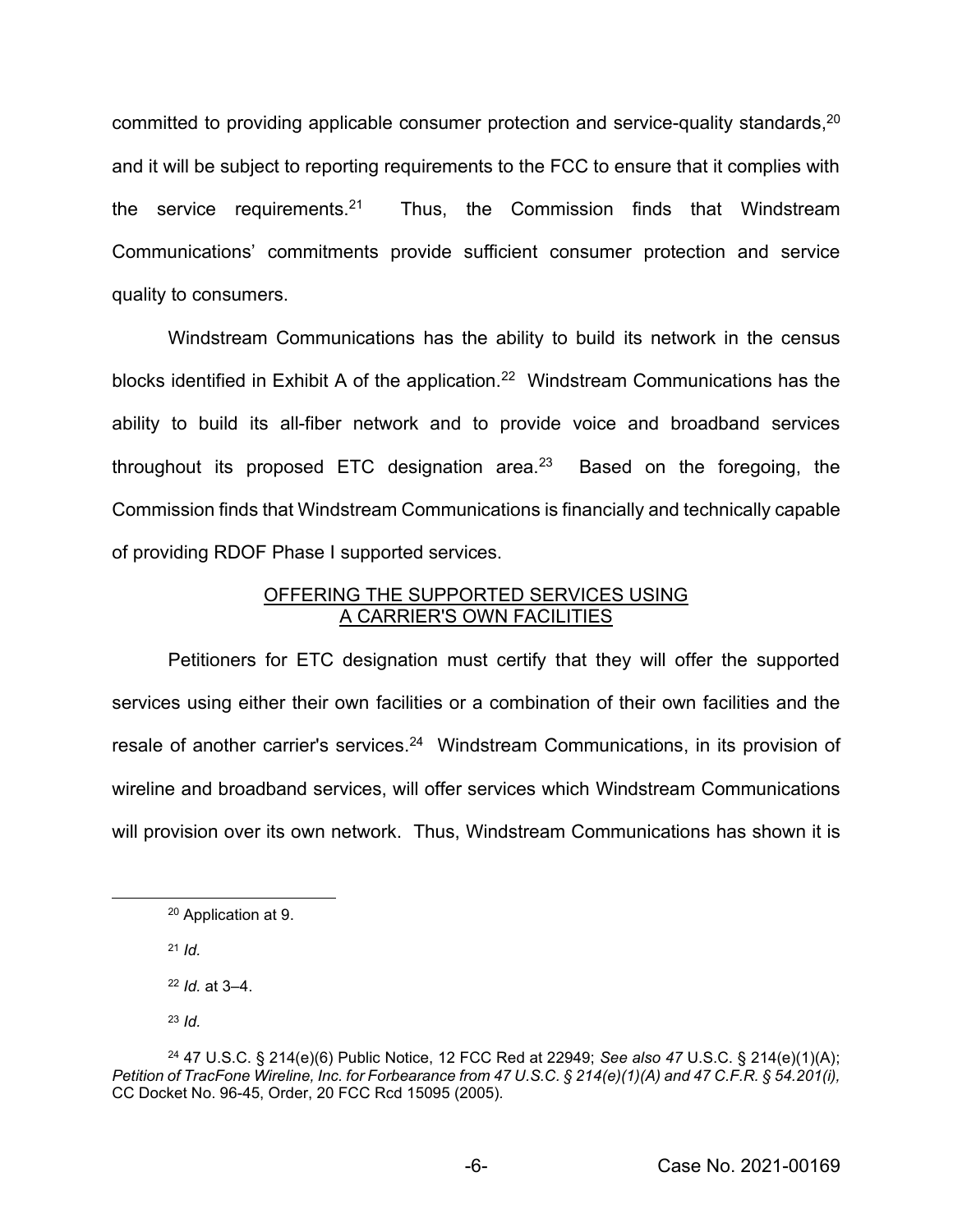able to offer all of the services and functionalities supported by the universal-service program, as detailed in 47 C.F.R. § 54.101(a), throughout its service area.

## ADVERTISING SUPPORTED SERVICES

Petitioners for ETC designation must advertise the availability of the supported services and the charges thereof using media of general distribution and provide a description of how they will do so.<sup>25</sup> Windstream Communications has committed to advertising the availability of the supported services using media of general distribution.<sup>26</sup> In addition, Windstream Communications has committed to advertising and promoting the availability of Lifeline services in a manner reasonably designed to reach those likely to qualify for Lifeline.27 To increase accountability within the program and to target support where it is needed most, the FCC has adopted rules requiring ETCs to explain in their marketing materials that Lifeline service is a government benefit, the individual must be eligible to receive the benefit, and the consumer may receive no more than one benefit at a time from the program.<sup>28</sup> Windstream Communications has demonstrated its commitment to comply with these FCC rules regarding the marketing of supported service.

## ABILITY TO REMAIN FUNCTIONAL IN EMERGENCY SITUATIONS

Petitioners for ETC designation must demonstrate their ability to remain functional in emergency situations.<sup>29</sup> Windstream Communications will provide service to its

- <sup>28</sup> Lifeline Reform Order, paragraphs 274-77; 47 C.F.R. § 54.405.
- <sup>29</sup> 47 C.F.R. § 54.202(a)(2).

<sup>25</sup> 47 U.S.C. § 214(e)(1)(B); § 214(e)(6); Public Notice, 12 FCC Rcd at 22949, paragraph 4.

<sup>26</sup> Application at 8–9.

<sup>27</sup> *Id.*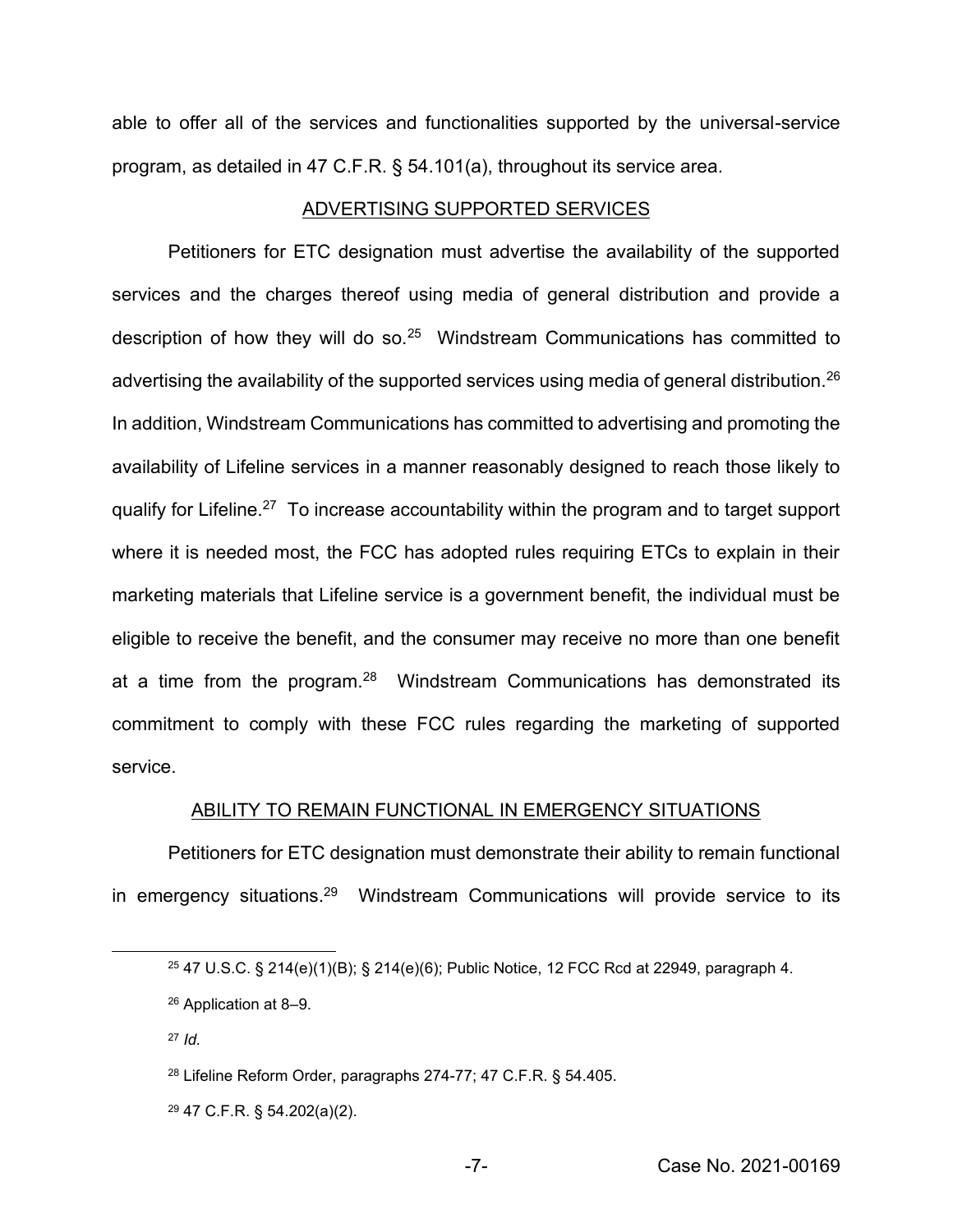customers through its fiber-optic network. This service includes access to a reasonable amount of back-up power to ensure functionality without an external power source, rerouting of traffic around damaged facilities, and the capability of managing traffic spikes resulting from emergency situations. The Commission finds that Windstream Communications has demonstrated its ability to remain functional in emergency situations.<sup>30</sup>

#### PUBLIC INTEREST ANALYSIS

Prior to designating an ETC, the Commission must determine whether such designation is in the public interest. $31$  We find that Windstream Communications will offer high-speed broadband services as well as supported telephony service that will provide a variety of benefits to customers in these high-cost areas, including increased consumer choice and high-quality service offerings. Moreover, new entrants in the telephony and broadband market should incentivize existing ETCs to offer better service and terms to their subscribers.

Windstream Communications will provide competitive wireline services throughout its service area in Kentucky. Windstream Communications will be a facilities-based wireline service provider and will offer all of the services and functionalities detailed in 47 C.F.R. § 54.101(a), ensuring that Windstream Communications can provide services to customers throughout the service area.<sup>32</sup>

<sup>30</sup> Application at 10.

<sup>31</sup> *See* 47 U.S.C. § 214(e)(6) and 47 C.F.R. § 54.202(b).

<sup>32</sup> Application at 11.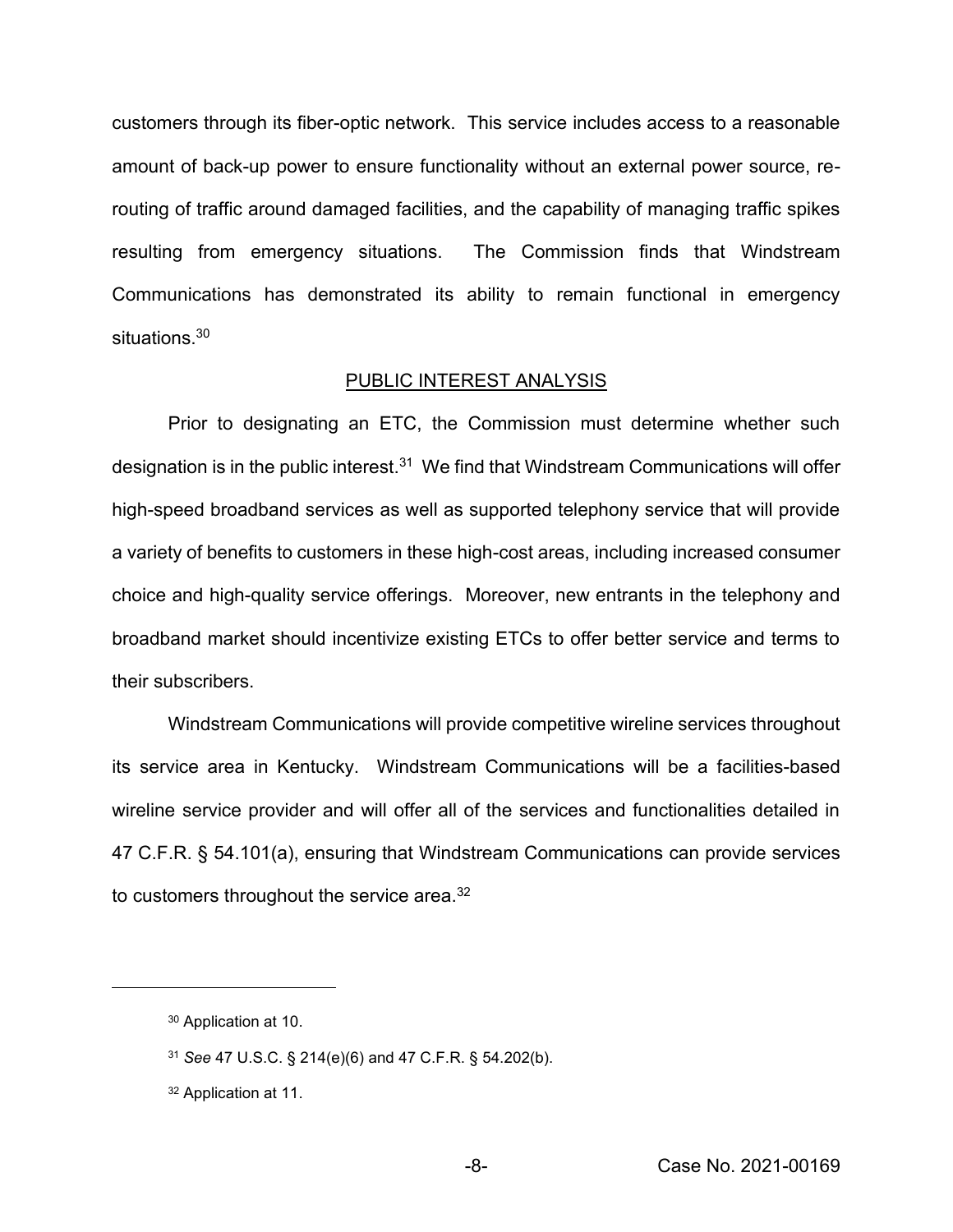The Commission recognizes that the designation of Windstream Communications as an ETC also creates competitive pressure for other wireline and wireless providers that are designated as ETCs within the proposed service areas. In order to remain competitive in markets, all providers will have greater incentive to improve coverage and customer service, increase service offerings, and lower prices. Consistent with federal law, the designation benefits consumers by allowing Windstream Communications to offer the services designated for support at rates that are "just, reasonable, and affordable." Windstream Communications plans to offer affordable wireline telecommunications and high-speed broadband services to consumers as well as qualified low-income consumers.34

### REGULATORY OVERSIGHT

Under 47 U.S.C. § 254(e), petitioners are required to use the specific universalservice support they receive "only for the provision, maintenance, and upgrading of facilities and services for which the support is intended."<sup>35</sup> Moreover, the Commission or the FCC may institute an inquiry on its own motion to examine the petitioner's records and documentation to ensure that the universal-service support it receives is being used for the purpose intended. $36$  The petitioner is required to provide such records and documentation to the Commission, the FCC, or Universal Service Administration Company (USAC) upon request. We further emphasize that, if the petitioner fails to fulfill

- <sup>35</sup> 47 U.S.C. § 254(e) and 47 C.F.R. § 54.313.
- <sup>36</sup> 47 U.S.C. §§ 220, 403.

<sup>33</sup> 47 U.S.C. § 254(b)(1).

<sup>34</sup> Application at 12.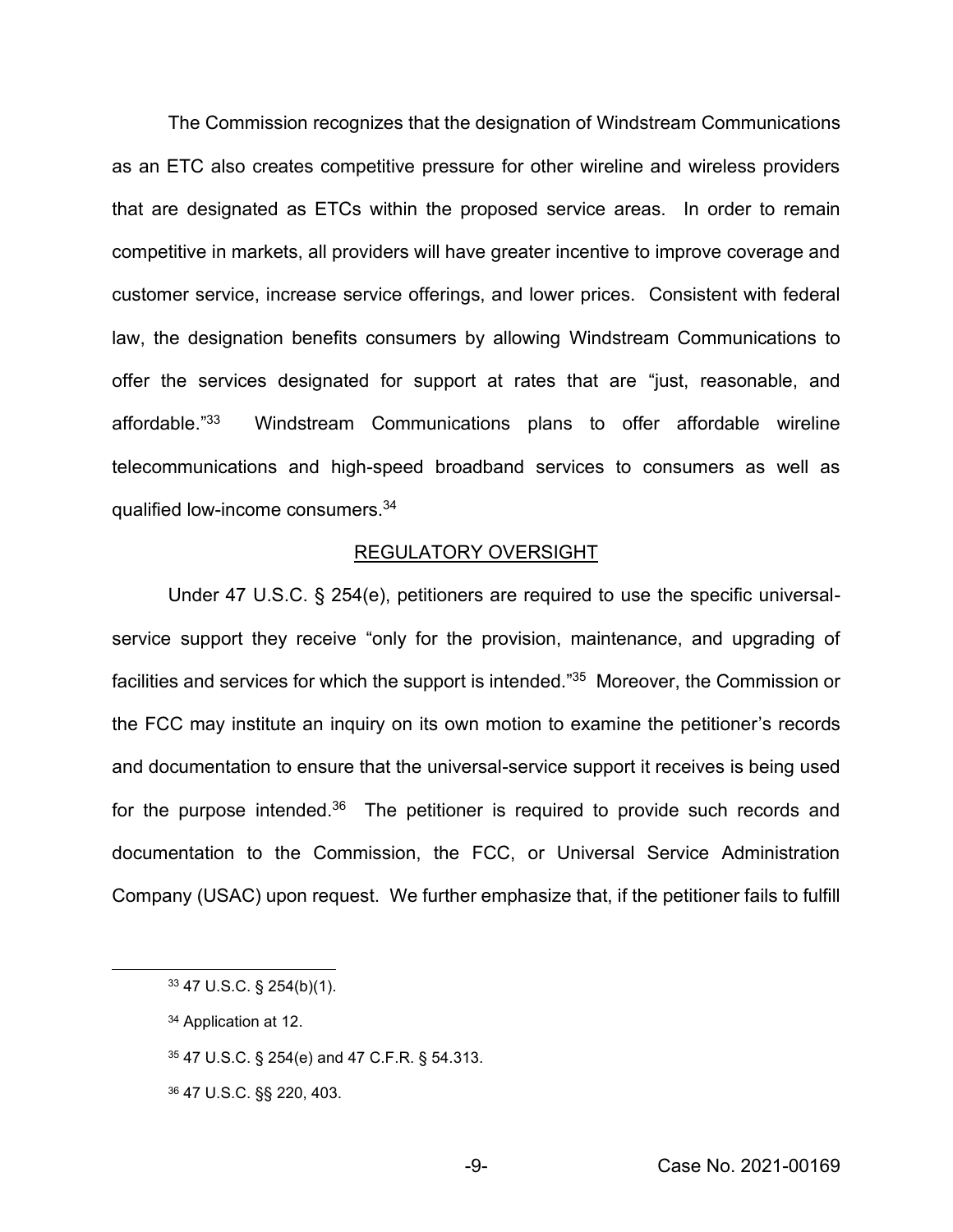the requirements of the 1996 Telecommunications Act,<sup>37</sup> the FCC's rules, or the terms of this Order after it begins receiving universal-service support, the Commission may exercise its authority to revoke such petitioner's ETC designation.<sup>38</sup> The FCC also may assess forfeitures for violations of FCC rules and orders.39

# ANNUAL CERTIFICATION AND VERIFICATION

Each year Windstream Communications will require all Lifeline subscribers to recertify their head of household status, certify that only one Lifeline discount is received at their household, and document their continued program eligibility for Lifeline in accordance with the annual Lifeline Certification and Verification for USAC that is due annually.40

The Commission, having reviewed the evidence of record and having been otherwise sufficiently advised, HEREBY ORDERS that:

1. The designation of Windstream Communications as an ETC is granted.

2. Windstream Communications is designated as an ETC for the purpose of receiving federal high-cost and low-income support from the federal USF in the census blocks as stated in the application at Exhibit A.

3. Windstream Communications shall advertise the availability of and charges for these services using media of general distribution.

<sup>37</sup> 47 U.S.C. Section 151 *et seq.*

<sup>38</sup> *See Federal-State Joint Board on Universal Service; Western Wireline Corp. Petition for Preemption of an Order of the South Dakota Public Utilities Commission,* CC Docket No. 96-45, Declaratory Ruling, 15 FCC Rcd 15168, 15174 (2000); *see* also 47 U.S.C. § 254(e).

<sup>39</sup> *See* 47 U.S.C. § 503(b).

<sup>40</sup> Case No. 2012-00146, *Lifeline Reform* (Ky. PSC May 1, 2012).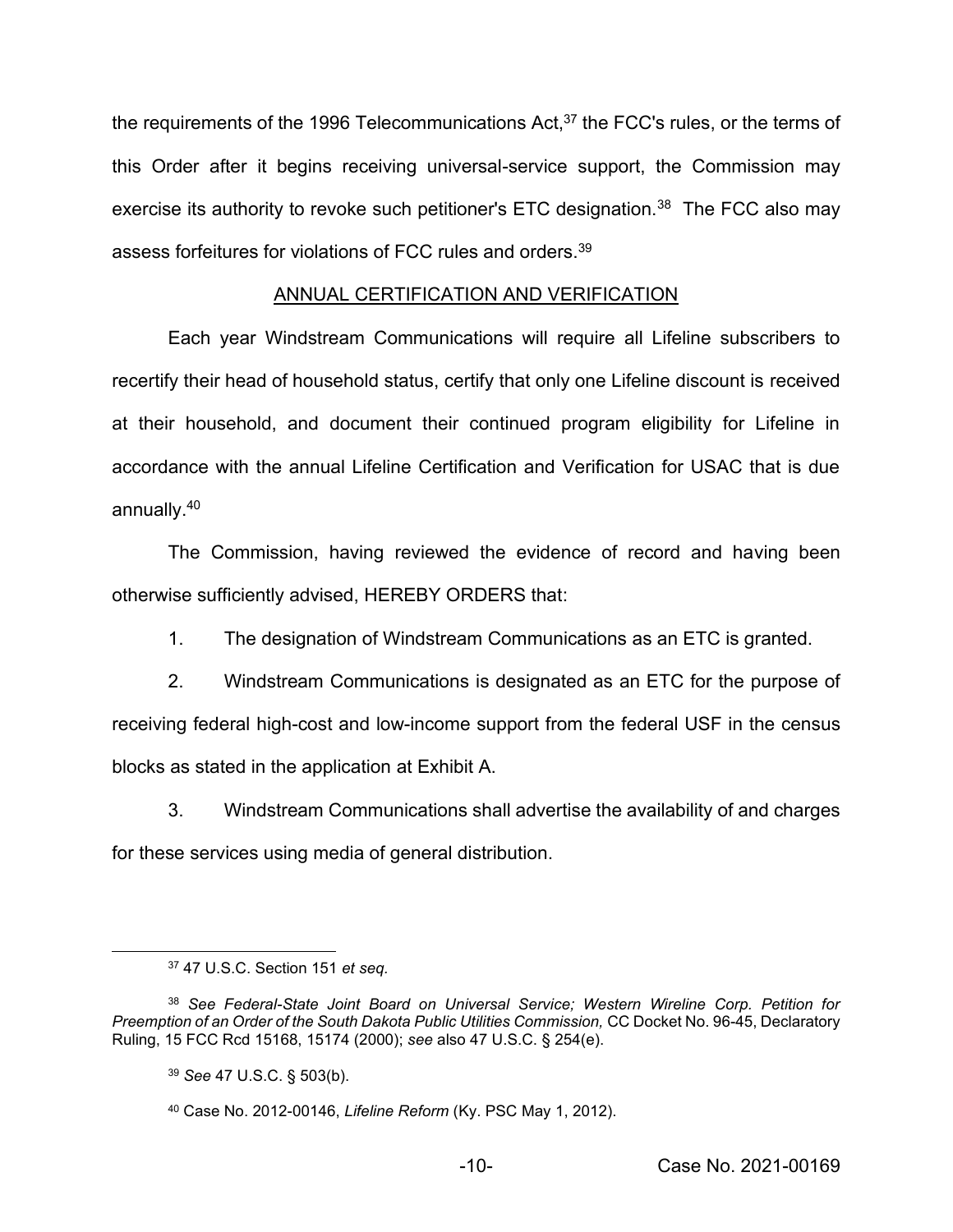4. Windstream Communications shall comply with the FCC's annual certification process for Lifeline customers.

5. Windstream Communications is a utility under the definitions contained in KRS 278.010(3), and shall include revenue generated from the sale of intrastate wireline service, including Lifeline revenues, in its reports filed pursuant to KRS 278.140.

6. A copy of this Order shall be served upon the FCC and the USAC.

7. This case is hereby closed and will be removed from the Commission's docket.

# [REMAINDER OF PAGE INTENTIONALLY LEFT BLANK]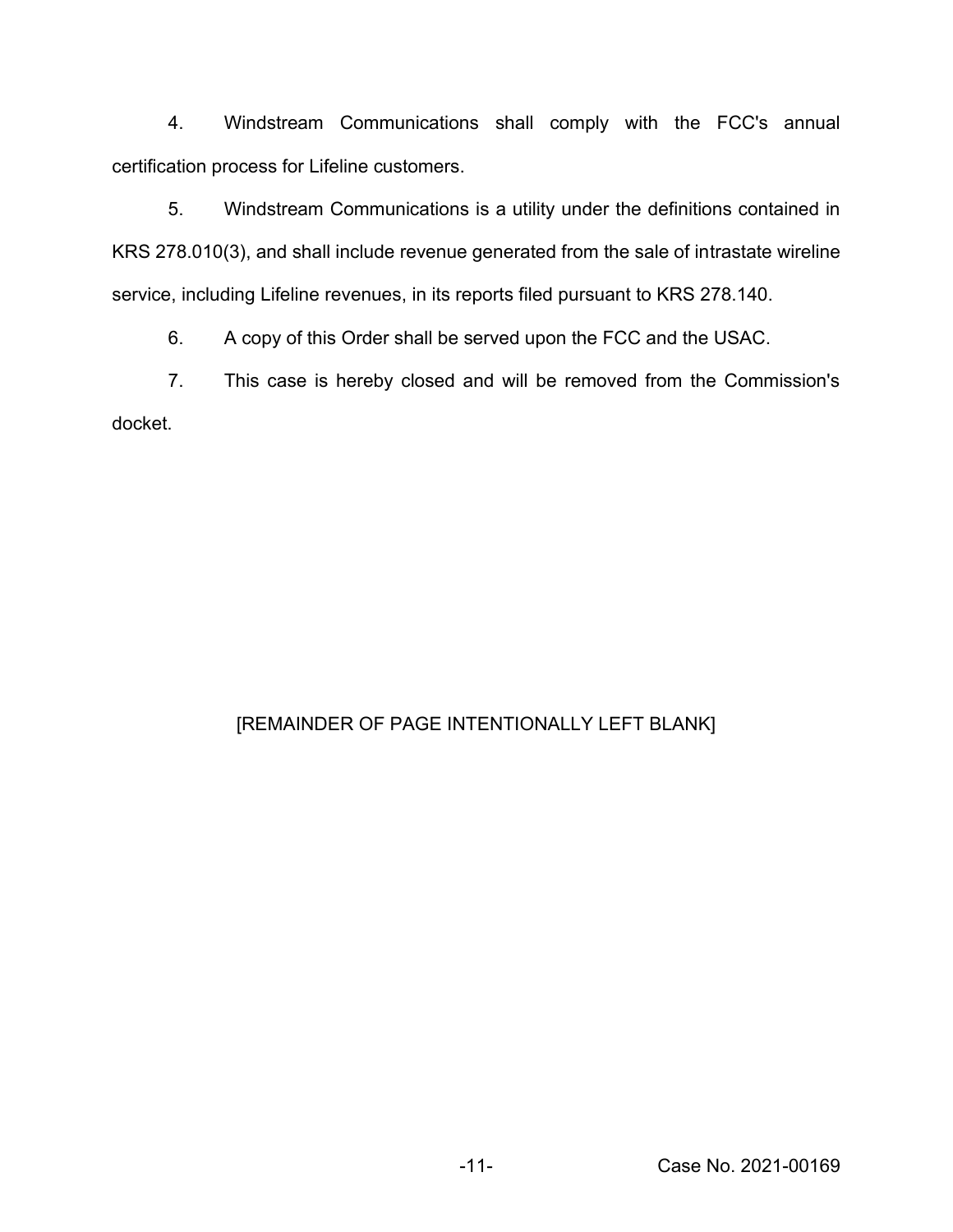By the Commission



ATTEST:

 $\frac{1}{||}$ 

Executive Director